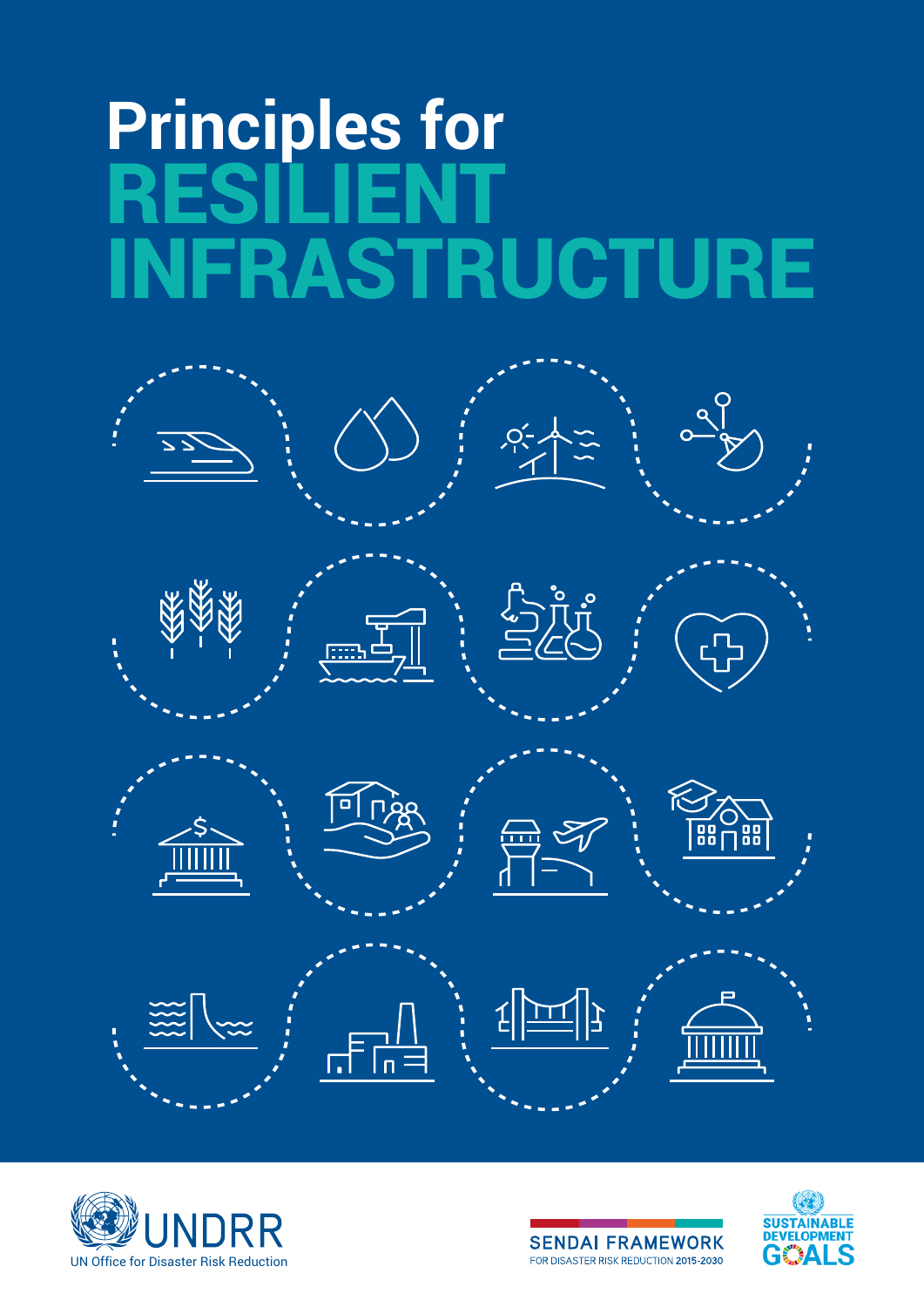## **Overview**

This report describes a set of principles, key actions, and guidelines to create national scale net resilience gain and improve the continuity of critical services such as energy, transport, water, wastewater, waste, and digital communications, which enable health, education, etc. to function effectively.

The interconnected Principles for Resilient Infrastructure provide normative goals and desirable outcomes for systemic resilience of infrastructure to meet the targets of the Sustainable Development Goals (SDGs) and the Sendai Framework for Disaster Risk Reduction 2015-2030. The key actions and governance guidelines for resilient infrastructure

communicate the collaborative activities by which infrastructure will become more resilient, together with the mechanisms for improvement and monitoring infrastructure at national scale that will deliver net resilience gain and improved provision of critical services.

These principles are applicable to any level of government, institutions, donors, investors, owners, regulators, operators, designers and contractors, service providers, and international organisations that are interested in implementing a set of actions to improve infrastructure resilience contributing to positive economic, social and environmental outcomes.

*\* Please note that this report is a summary of the 'Principles for Resilient Infrastructure'. Please refer to the full report for more details including further explanation of each principle and its key actions and global examples.*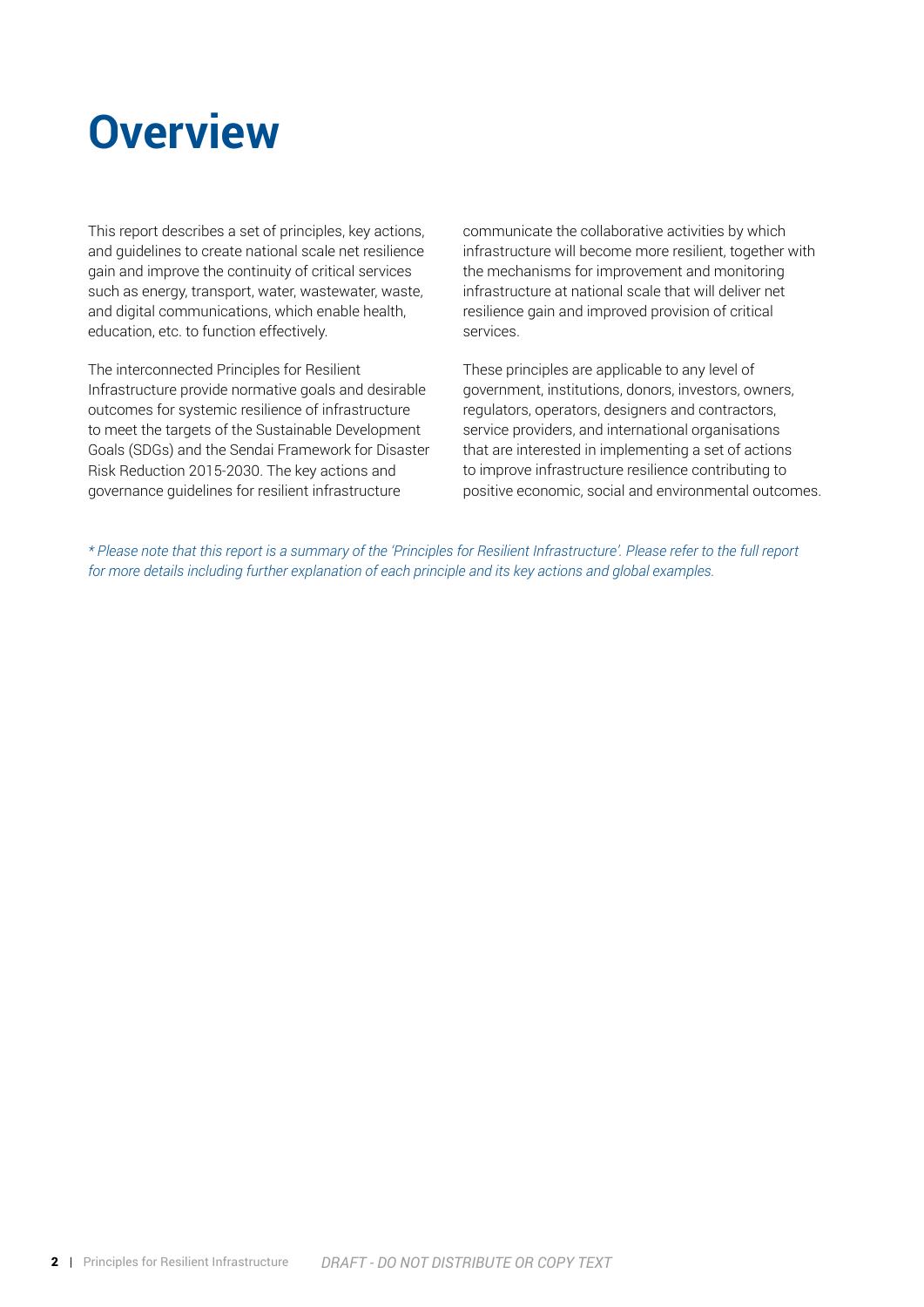

*The decision regarding those elements of critical infrastructure to be included in the calculation will be left to the Member States and described in the accompanying metadata. Protective infrastructure and green infrastructure should be included where relevant.*

*The decision regarding those elements of basic services to be included in the calculation will be left to the Member States and described in the accompanying metadata.*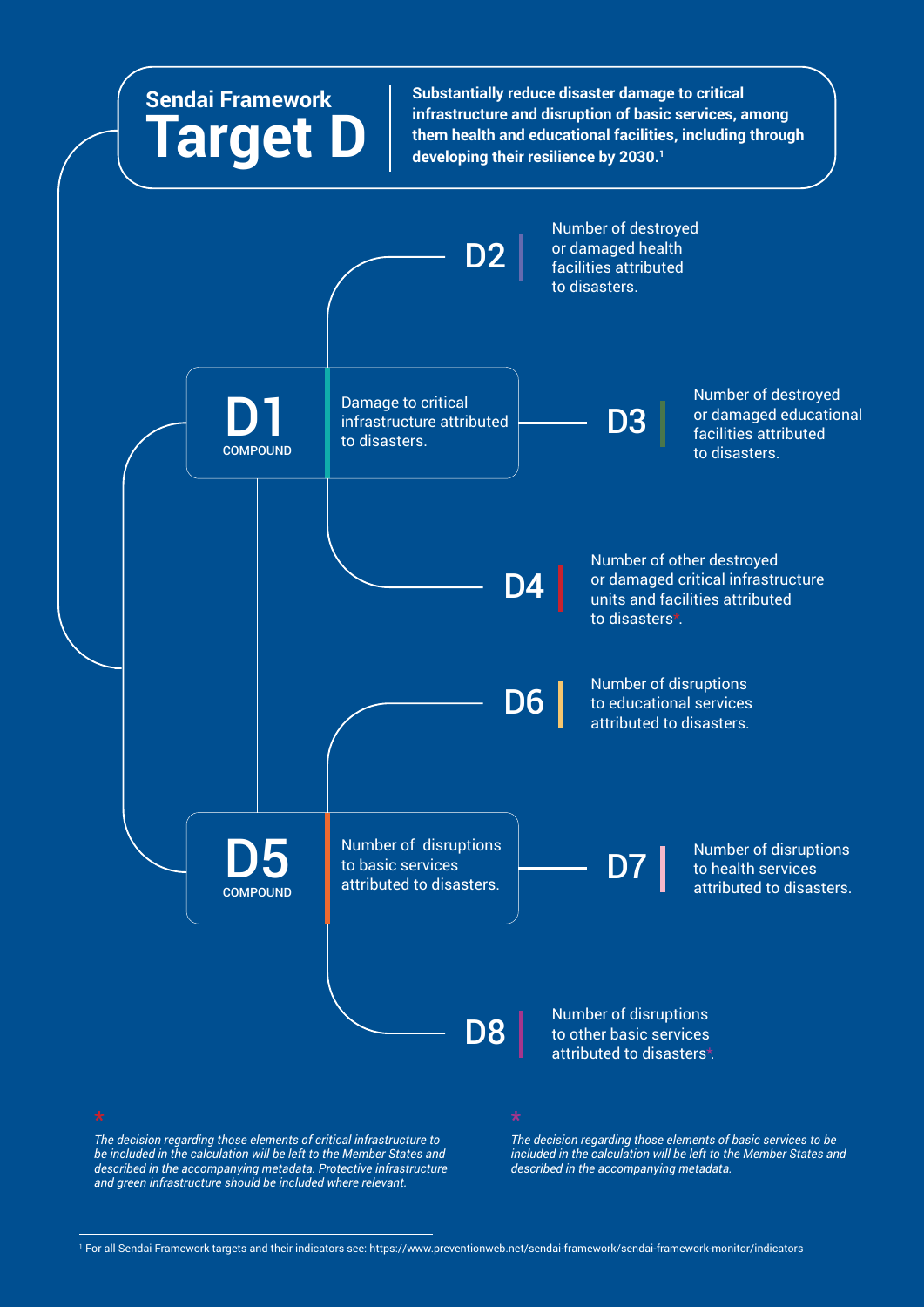## **Introduction**

A 2016 report by New Climate Economy [1] calculated the need for approximately US\$90 trillion investment into infrastructure over a period of 15 years, more than what is in place in the entire current stock today. By 2019, the Global Commission on Adaptation had highlighted the urgent and global environmental and economic imperatives to address the resilience and adaptation of infrastructure systems [2]. COP26 [3] the United Nations Climate Change Conference held in 2021, highlights the increasing urgency for action.

If mobilised, infrastructure investments would not only replace ageing infrastructure but also establish new and much needed infrastructure systems. However, the current approach to infrastructure planning, financing, design, development, operations and decommissioning, does not fully take into account either the interdependent nature of infrastructure and services, or the increasingly complex nature of risks and the cascading impacts that a disaster can have across the whole infrastructure system. A "think resilience" approach would address these concerns, encouraging a more comprehensive way of looking at risks and interlinkages, adaptable to specific national risks to resilience.

Today, more people than ever are dependent on the services delivered by critical infrastructure systems, covering energy, transport, water, wastewater, waste, and digital communications. Social infrastructures, such as health and social care, education, police and prisons, fire and emergency services, rely on critical services. Our society is heavily dependent on the effective and efficient operation of critical infrastructure systems to deliver public services, enrich living standards and stimulate economic growth. Infrastructure systems are the backbone of modern economy, and critical infrastructure resilience is essential to develop sustainably. Robust and resilient infrastructure is a key driver of local and national economic growth. The reliability, performance, continuous operation, safety, maintenance, and protection of critical infrastructures are national and local priorities around the world.

Through engagement with member states, the United Nations Office for Disaster Risk Reduction (UNDRR) has recognised that one of the key gaps in the infrastructure resilience arena is a shared view of: what infrastructure is in scope; the extent of resilience; the scale and

ambition for resilience; the definition of resilience; and what can be done to improve infrastructure resilience. A set of Principles for Resilient Infrastructure could assist in raising awareness and setting a common basic understanding.

#### **Principles for Resilient Infrastructure will:**

- I. Assist in raising awareness and setting a common basic understanding of what "resilient infrastructure" constitutes;
- II. Form the basis for planning and implementation of infrastructure projects that take resilience as a core value;
- III. Communicate the desired outcomes of national infrastructure systems to establish resilience of critical services; and,
- IV. Assist the public and private sectors in making riskinformed policy and investment decisions.

The principles have been developed using extensive literature review and expert consultations. These principles have been refined with the input and feedback of over 100 experts in the fields of infrastructure and resilience. See Annex A for more details on the method used to develop the principles and the list of institutions consulted during the process.

The Principles for Resilient Infrastructure embrace the ambitions of the Sustainable Development Goals [4] especially SDG9 and directly support the Sendai framework [5] in particular, Global target D to substantially reduce disaster damage to critical infrastructure and disruption of basic services. Annex B maps the inter-linkages with SDGs, the Sendai Framework and the United Nation's definition for resilience.

This report also introduces a new commitment to 'net resilience gain', similar to Net Zero, that all interventions into infrastructure, not just those specifically targeted at enhancing the resilience of that system, must demonstrate that they enhance the systemic resilience of infrastructure and not damage the wider context.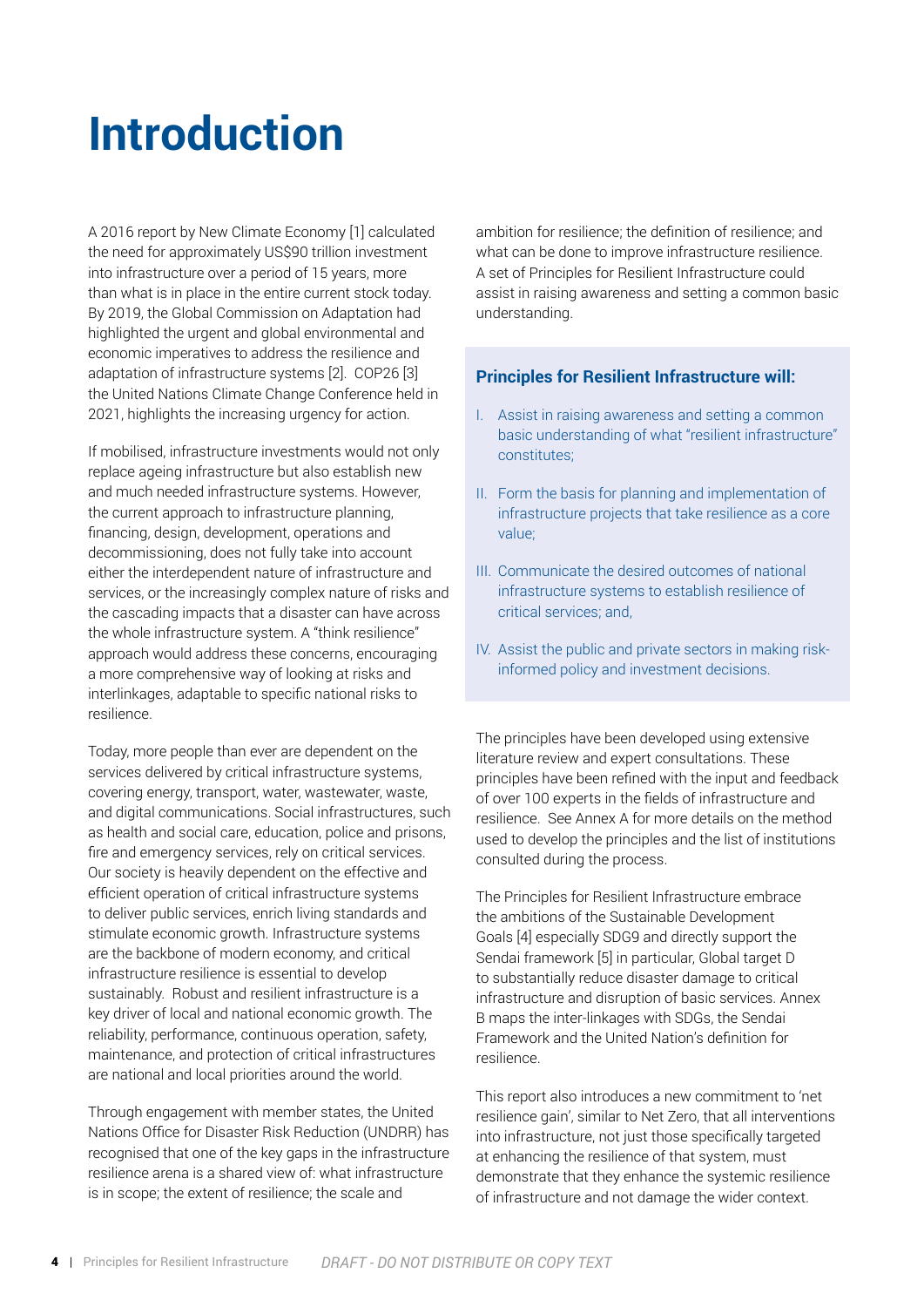### **Infrastructure Resilience Net Resilience Gain**

Infrastructure resilience is generally viewed as the phases of disruption management: to prevent, absorb, recover and transform from disruptions caused by a hazard, in a timely and efficient manner. We build on the United Nations definition of resilience [6] by recognising that delivering resilient infrastructure needs both the creation of capacity for each of the phases of hazard management, as well as to recognise (1) the changing nature of risks and uncertainties; (2) the increasingly challenging nature of multi-hazards; (3) the need to use trans-disciplinary, systemic methods that consider both the life-cycle of national infrastructure and its interdependent, multi-sectoral nature.

**Infrastructure Resilience** is the timely and efficient prevention, absorption, recovery, adaptation, and transformation of national infrastructure's essential structures and functions, which have been exposed to hazards. Implementing resilience across all disruption phases should be done through collaborative risk and uncertainty management, multi-hazard assessment, and methods that embrace the systemic nature of national infrastructure.

**National Infrastructure** is an open complex interdependent system comprised of the: a) physical built infrastructure networks, buildings, and assets, b) governance structures; c) regulatory frameworks; d) management processes associated with the six economic infrastructure sectors of which it is comprised (energy, transport, water, wastewater, waste, and digital communications); e) interdependencies within and between each of the above; f) interdependencies between each of the above and the dynamic external context within which it is embedded [7]; g) the systems and technologies that control and deliver outputs; h) human factors, such as skills, knowledge; and i) the natural environment's resources and features with which it is integrated and allows it to deliver the goods that provide people and organisations with critical services.

**Systemic Resilience** is a property of an infrastructure system that arises dynamically when the national infrastructure is organised in a such a way that it can provide agreed critical services (power, heat, communications channels, mobility services, potable water, wastewater and waste removal) despite endogenous and/or exogenous hazards, and despite the addition, modification and removal of infrastructure components.

To assist in moving toward highly resilient infrastructure systems we introduce the commitment of net resilience gain which requires that all interventions into infrastructure, not just those specifically targeted at enhancing the resilience of that system, must demonstrate that they enhance the systemic resilience of infrastructure and not damage the wider context. Interventions must therefore reduce systemic resilience or create systemic resilience. The target for the systemic resilience of an individual nation will reflect the nation's ambitions for uninterrupted critical services.

**Net Resilience Gain** is a long-term collaborative commitment to both (a) avoid systemic resilience loss, which reduces or removes actions that erode, reduce or undermine systemic resilience; and (b) to enhance systemic resilience, which prioritises actions that create systems intrinsically resilient to potential disruptions.

There are many global initiatives supporting the goal of Net Zero greenhouse gas emissions, insofar as net emissions of carbon dioxide (CO2) by human activities must approach zero in order to stabilize global mean temperature [8], but there are none for resilience which is a critical pillar to support Net Zero.

By adapting the Net Environmental Gain Principle, the value of targeting Net Resilience Gain in a national infrastructure system is defined as follows: a) all infrastructure interventions should leave critical services in a measurably better state compared to current baselines; b) resilience frameworks and analysis should be used in decision making for infrastructure; c) infrastructure investors, developers, providers and operators should follow the mitigation hierarchy when delivering net resilience gain by: i) avoiding impacts as far as possible; ii) minimising unavoidable impact; iii) as a last resort, compensating for unavoidable losses wherever the greatest benefits can be delivered, either locally or nationally, first considering compensating for losses within the development footprint.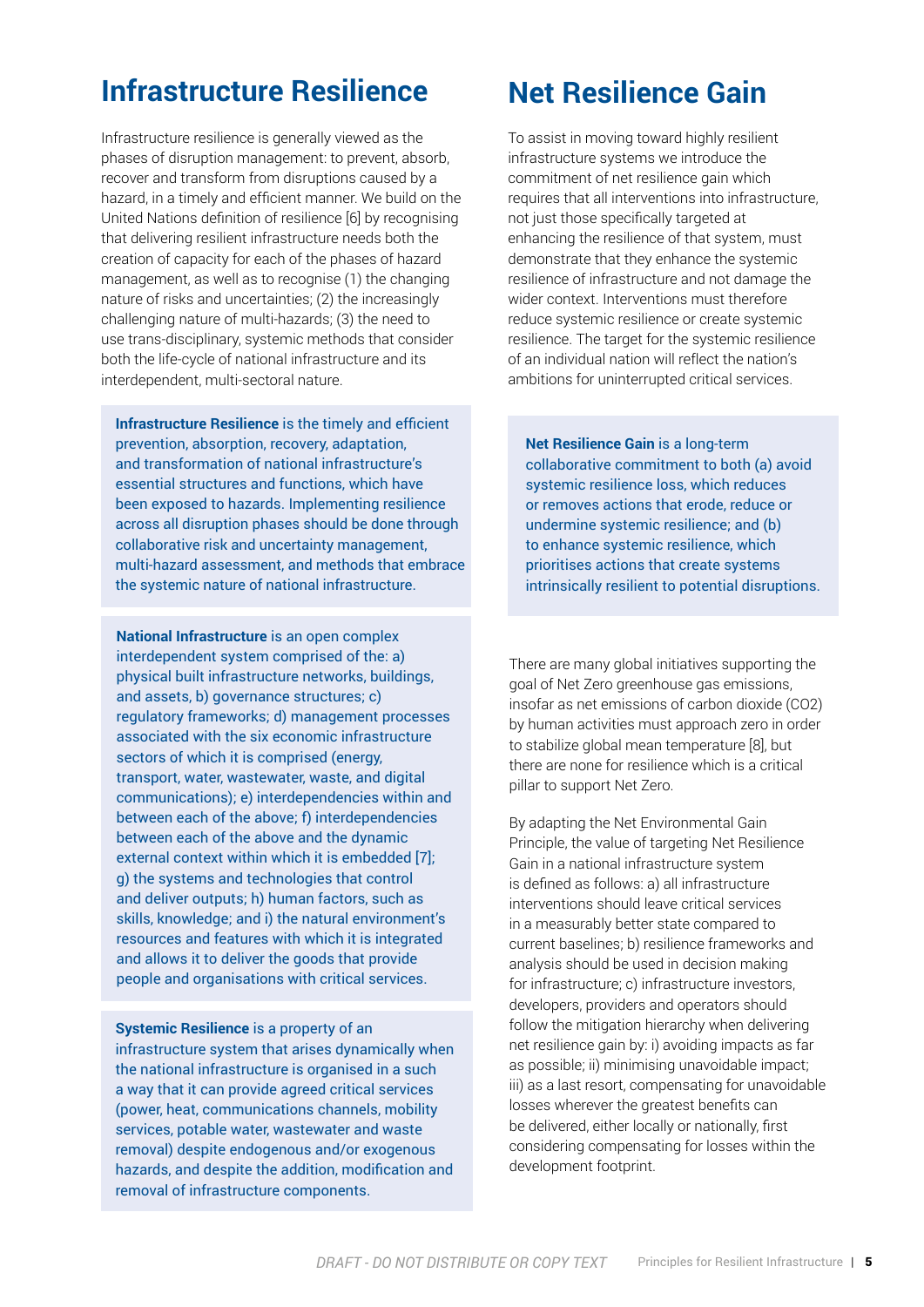### **Governance**

A method of governance, implementation and monitoring is required to support the adoption of the principles and key actions, and to demonstrate that they provide the anticipated outputs: benefits, outcomes and impacts. A theory of change is developed to provide a golden thread connecting the implementation of the principles and key actions (inputs) to their consequences (outputs), shown in Figure 1.

The adoption and implementation of the principles requires a national scale decision on the policy for adoption. Nations may adopt the principles in a voluntary manner, through national legislation or regulation, and/or through adoption of international standards.

The principles, through an assessment of the results of the key actions can be used to indicate the degree of national resilience of operational and future infrastructure, and to highlight the areas for improvement. Changes may be put into practice through implementation of the principles across the whole lifecycle of national infrastructure: new infrastructure projects, operational practices for maintenance, emergency and recovery plans, regulations (for monitoring, reporting), investment decisions (e.g., public-private investment), infrastructure decommissioning, and so on. The principles may also expose areas that currently constrain resilience, for example, tendering and procurement processes that constrain the ability of a nation to have more resilient infrastructure.

The governance and practices are shown visually in a standard theory of change representation demonstrating how Inputs, lead to Outputs, lead to Outcomes, lead to Impact. See Figure 1.

#### **Figure 1 Principles for Resilient Infrastructure – Governance and Theory of Change**

| Chang<br>Direction of | <b>IMPACT</b>             | Greater continuity of<br>services, and better public<br>health and wealth                                                   | Greater investor<br>confidence                                                                                                                  | Less<br>environmental<br>harm and less<br>wasted resources                                   | Less<br>inconvenience   |          |
|-----------------------|---------------------------|-----------------------------------------------------------------------------------------------------------------------------|-------------------------------------------------------------------------------------------------------------------------------------------------|----------------------------------------------------------------------------------------------|-------------------------|----------|
|                       | <b>OUTCOMES</b>           | Fewer failures, losses<br>and near misses through<br>better resisting and<br>absorbing hazards                              | Rise in national resilience of critical<br>services by better accommodating,<br>adapting, transforming and recovering<br>in the face of hazards |                                                                                              | Increased<br>knowledge  |          |
|                       | <b>OUTPUTS</b>            | Infrastructure projects and enhancements are delivered "resilient<br>ready"                                                 |                                                                                                                                                 |                                                                                              | Regulator<br>reporting  | Feedback |
|                       | <b>INPUTS</b><br>practice | Infrastructure changes, projects, operations, processes,<br>investments, etc. demonstrate how they implement the principles |                                                                                                                                                 |                                                                                              | Regulator<br>monitoring |          |
|                       | <b>INPUTS</b><br>policy   | Principles adopted into national approval<br>mechanisms                                                                     |                                                                                                                                                 | Targets for national infrastructure<br>resilience and net resilience gain<br>are established |                         |          |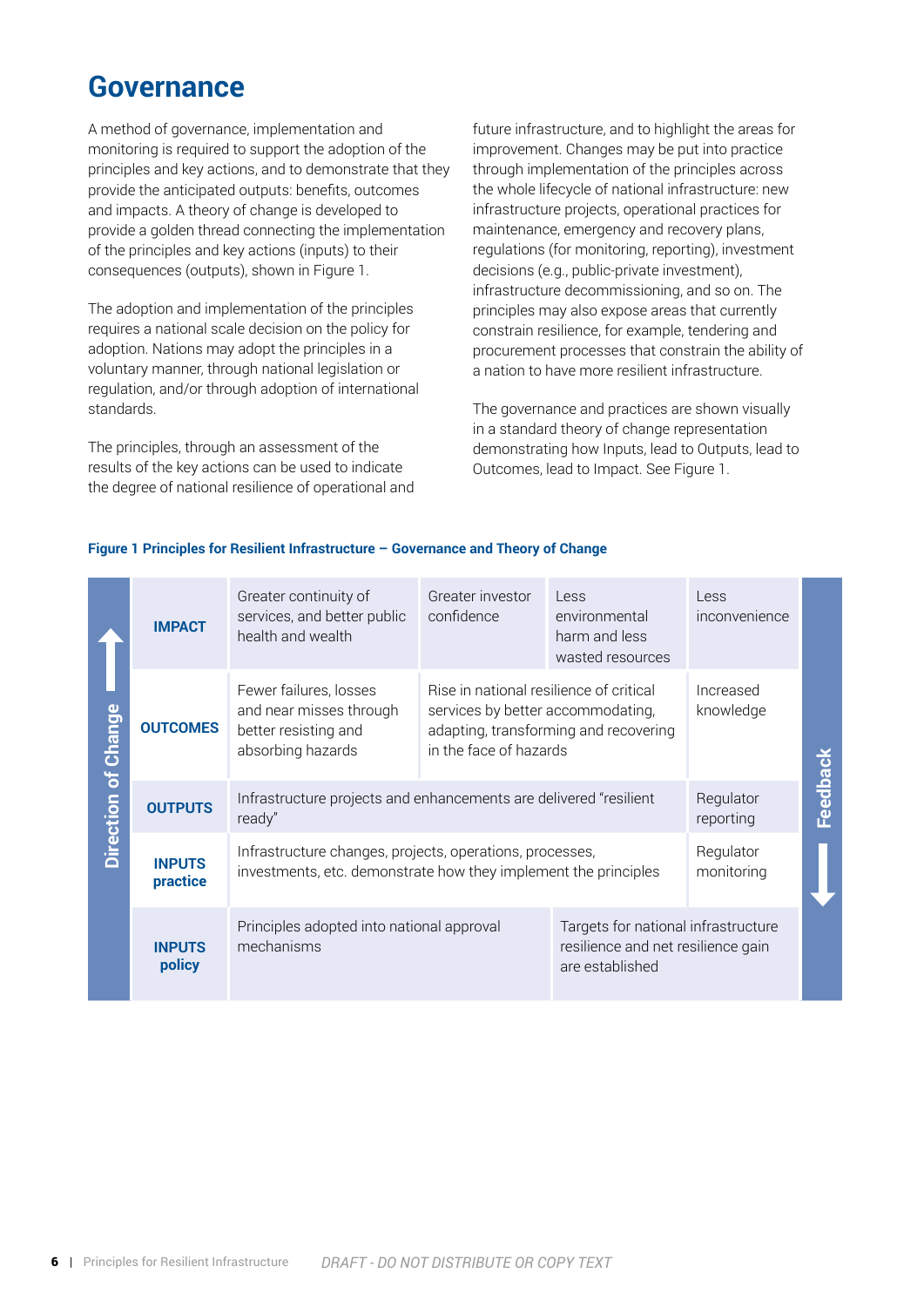## **Principles for Resilient Infrastructure**

A set of six interconnected Principles for Resilient Infrastructure as shown in Figure 2 and listed below.

- **• Adaptively transforming**
- **• Environmentally integrated**
- **• Protected by design**
- **• Socially engaged**
- **• Shared responsibility**
- **• Continuously learning**

Each principle has a normative goal, similar to the Sustainable Development Goals [4] and the Sendai Framework for Disaster Risk Reduction [5], enabling continuous improvement of national infrastructure resilience. Together the six goals form a system of goals that achieve net resilience gain across all lifecycle stages of infrastructure (design, build, operate, de-commission) assuring the continuity

of critical services through all phases of hazard response (preparation, absorption, recovery, and adaptation). Given this focus on assuring critical services, and thus being infrastructure centric, it is outside the boundary of this work to consider for example how society might be resilient without critical services, or how communities can be resilient to critical services.



#### **Figure 2 Principles for Resilient Infrastructure**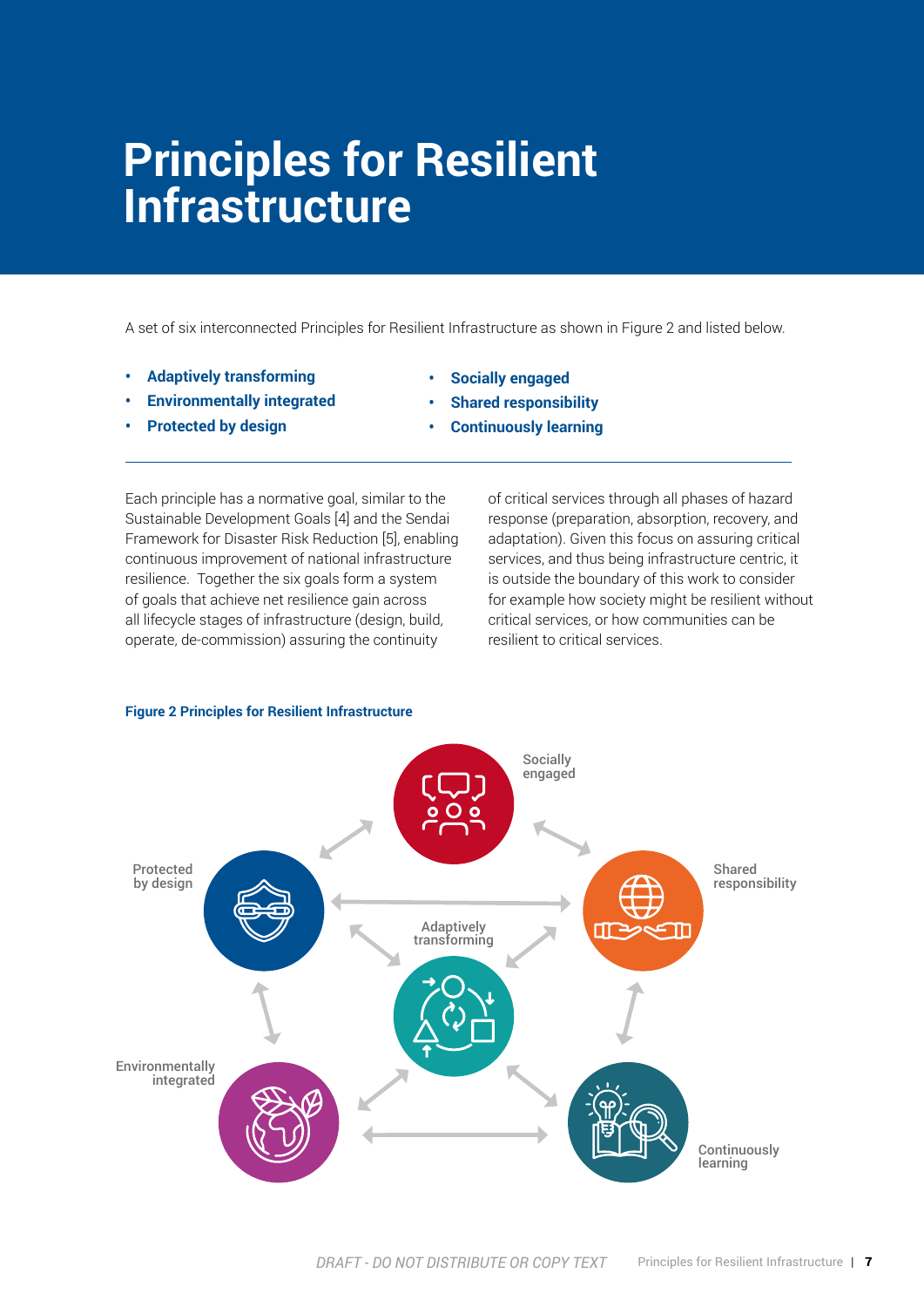## **PRINCIPLE 1 (P1): Adaptively Transforming**



#### **The goal to adapt and transform to changing needs.**

#### **BACKGROUND**

This principle recognises that the demands placed on our infrastructure systems in the future may look different from the demands placed on them today. Developing systems with this in mind encourages us to incorporate flexibility into supply chains, delivery methods, organisational structures, and operational methods. Some of these future challenges may be unexpected, requiring infrastructure to adapt beyond expected boundaries in order to absorb the disruption. Resilient infrastructure must be able to adapt and transform rather than just bounce back. This demands a focus on context and awareness of change, human discretion to override systems which respond only to old norms, and embracing complexity so that infrastructure is sufficiently adaptive. Adaptivity must go beyond the design phase, forming part of an ongoing cycle where the outcomes of continuous learning are implemented as changes in relevant infrastructure, management, and information systems.

#### **KEY ACTIONS**

#### **P1.1 Design safe-to-fail infrastructure**

Design safe-to-fail infrastructure to ensure safety is not compromised. Safe-to-fail infrastructure accepts that there may be circumstances in which the infrastructure is no longer able to provide the services it was designed for, but ensures that this failure occurs in such a way that safety is not compromised.

#### **P1.2 Create adaptive capacity**

Build adaptive capacity into infrastructure during the design stage, to allow flexibility in decision making, transitioning and problem solving.

#### **P1.3 Develop dynamic structures**

Develop dynamic management/organisational structures to enable the workforce to adapt in the event of a disturbance. This can go beyond organisation boundaries to include a dynamic and evolving relationship with consumers.

#### **P1.4 Enable extensibility**

Allow for deviation beyond standard operational practices. Extensibility allows infrastructure to adapt beyond its primary purpose, recognising that the adaptive capacity of any unit at scale is finite. Extensibility focuses on knowing the boundaries of existing solutions and how they might be viable beyond them.

#### **P1.5 Allow for human discretion**

Incorporate manual overrides and human-in-theloop provision to allow for human discretion.

#### **P1.6 Adopt the appropriate level of complexity**

Adopt the appropriate level of complexity by selecting viable solutions that can handle the variability of a changing environment. The variety and complexity of solutions for resilient infrastructure must contain as much variety and complexity as the environment [9].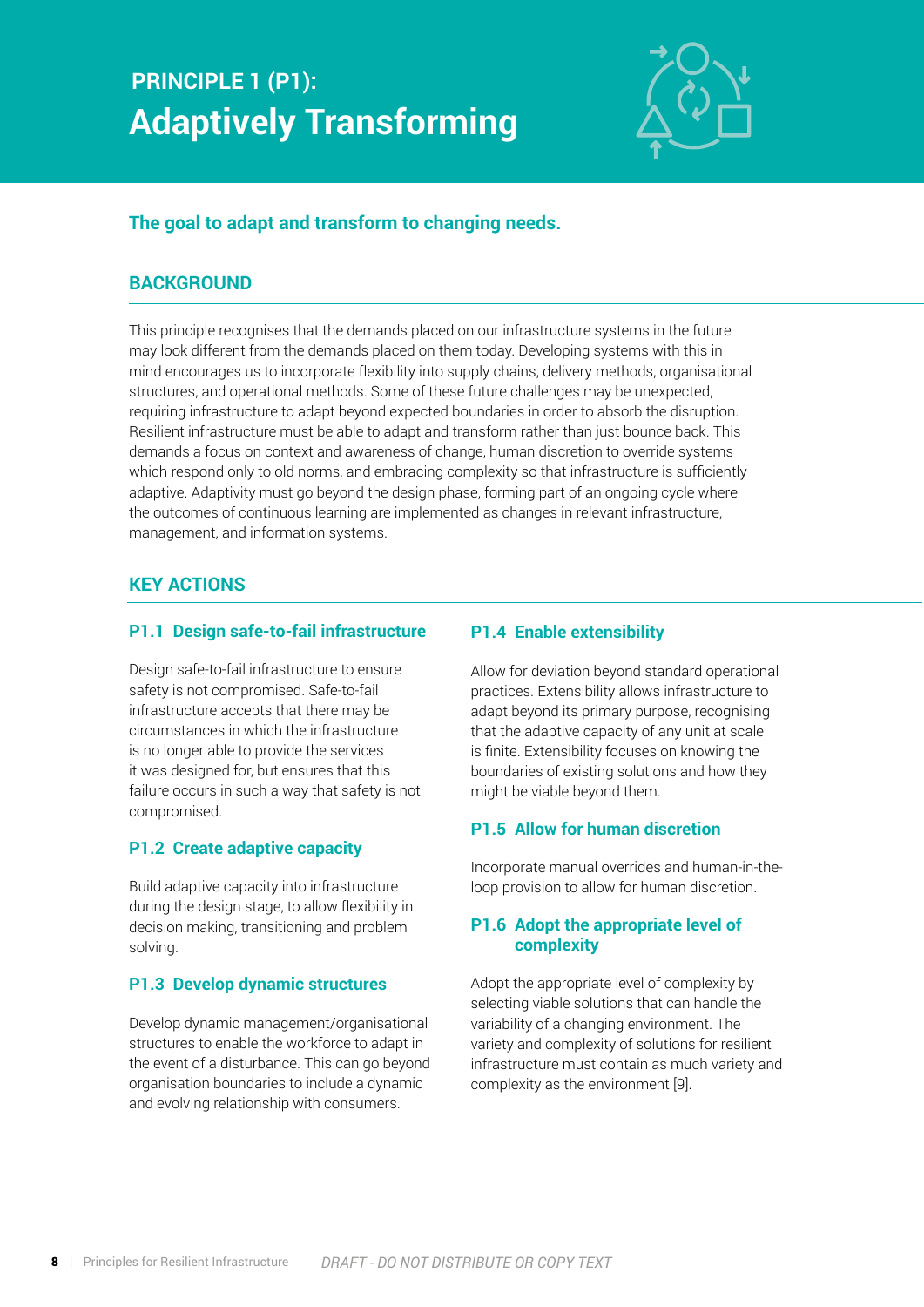## **PRINCIPLE 2 (P2): Environmentally Intergrated**



#### **The goal to work in a positively integrated way with the natural environment.**

#### **BACKGROUND**

This principle recognises the importance of avoiding harm to the natural environment (required to avoid feedbacks such as climate change), as well as the opportunities of working with the natural environment in a positive way, such as planting trees to reduce speed of flood water spread. Environmental compatibility refers to integration with the natural environment to employ natural capital in favour of adding to its value without harming natural ecosystems.

#### **KEY ACTIONS**

#### **P2.1 Use nature-based solutions**

Incorporate nature-based solutions to provide the best suitable mix of grey and blue-green solutions. Natural capital can be applied to provide nature-based solutions to support the resilience of infrastructure systems by increasing their reliability [10].

#### **P2.2 Integrate ecosystem information**

Integrate ecosystem information into the decision-making process to avoid natural risks. Including ecosystem information in decision-making could help to avoid development losses from ignorance of ecosystem function as well as reducing the likelihood of infrastructure investments causing large ecosystem losses for small development gains.

#### **P2.3 Minimise environmental harm**

Minimise environmental harm by minimising the effect of infrastructure projects and operations on the ecosystem. Doing this will avoid triggering risk of disasters with a natural hazard origin. Infrastructure systems can directly trigger a disaster with a natural hazard origin or they can make changes on their surrounding environment with long-term negative impacts.

#### **P2.4 Maintain the natural environment**

Pro-actively manage the natural environment (overgrown vegetation, risk of flooding, etc.) around infrastructure locations to reduce exposure to vulnerabilities. Improving natural environment management and maintenance is a no-regrets option for boosting the resilience of infrastructure assets [10].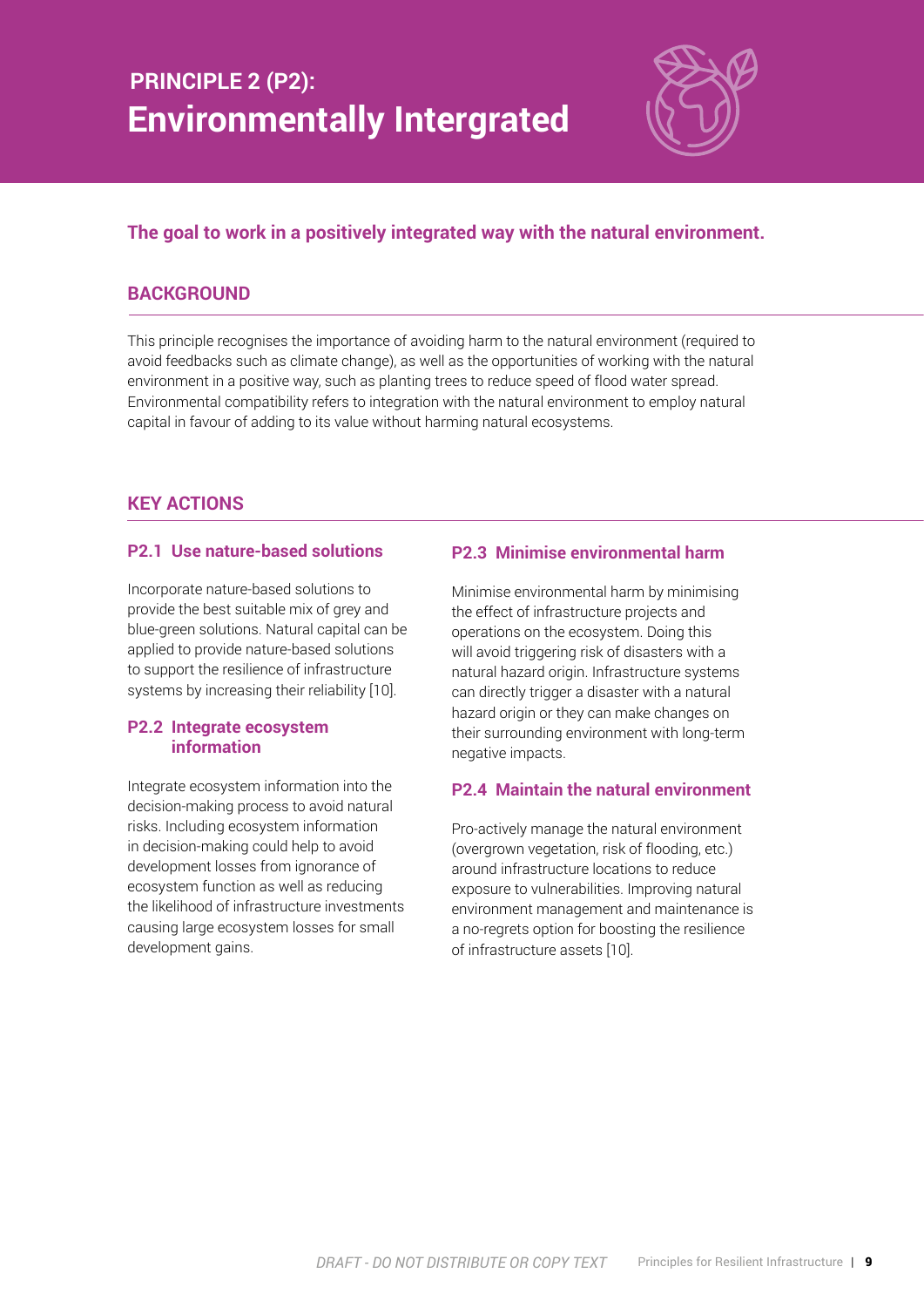### **PRINCIPLE 3 (P3): Protected by design**



#### **The goal to design infrastructures that are prepared for hazards.**

#### **BACKGROUND**

Infrastructure is exposed to various hazards both known and unknown. And the nature of hazards is constantly changing. This includes amplitude and frequency of hazards, multi-hazards occurring concurrently or close after each other, and even new hazards such as climate change, sea level rise, and nuclear pollution. The best time for investment in readiness for hazards is at the design stage which must proactively consider potential negative impacts of disturbance events and disasters with natural hazard origin on the full lifecycle of infrastructure provision.

#### **KEY ACTIONS**

#### **P3.1 Raise essential safety requirements**

Design infrastructure systems that raise essential safety requirements. Designs for infrastructure systems should be pessimistic in terms of the potential for lifecycle hazards with built-in plans for scenario testing and stress testing. Designs should raise essential safety requirements to cope with nonclimate-related disasters with natural hazard origin such as earthquakes and include various design measures to respond to climate-related hazards such as sea level rise; human-induced threats such as terrorism and cyber-attacks; and public health emergencies such as COVID-19.

#### **P3.2 Exceed component level requirements**

Design critical components of national infrastructure to exceed basic reliability and durability requirements. Critical components play a vital role in the whole infrastructure system operation. Exceeding basic component-level reliability and durability requirements will achieve higher system-level reliability and durability, which can effectively delay performance degradation, reduce system failure probability, and improve adaptability to long-term hazards.

#### **P3.3 Consider complex interdependencies of connected networks**

Design infrastructure to avoid the risk of cascading failures from complex interdependencies. When alternative networks, such as road and rail, are available to deliver the same or similar critical services, they provide systemic resilience. But when different networks such as power and transport are coupled, vulnerabilities to failures can increase. The complex interdependencies of connected networks should be considered in the (re-)design for new infrastructure investments to reduce the risk of cascading failures.

#### **P3.4 Embed emergency management**

Embed mature emergency management plans with sufficient financial support and strong governance. Design and deploy emergency management plans in advance to respond to different disturbances and guarantee that the back-up and dispatch of critical services can meet basic human needs.

#### **P3.5 Use local sustainable resources**

Use local and sustainable resources. The availability and sustainability of resources required for infrastructure operations is improved through a resilient design strategy preferring the use of local, sustainable resources. Resources, especially single sourced, nonrenewable, and distantly located, are easily affected by disturbances.

#### **P3.6 Design for multiple scales**

Design for multiple scales to maximize the value of resilience investments. Preventive and adaptive design solutions to achieve resilience should be addressed at different disaster scales, geo-political scales (including individual infrastructures, communities, cities, and larger regional and national scales), and different time scales (from immediate to long-term), to maximize the value of resilience investments.

#### **P3.7 Commit to maintenance**

Improve maintenance and operations through developing infrastructure asset management schemes including an inventory of all assets, operation conditions, as well as all the strategic, financial, and technical aspects of the management of across their lifecycle. And combine routine maintenance (e.g., annual frequency) with periodic maintenance (e.g., every 5 years) for an extended lifetime of an infrastructure and a better performance level over time.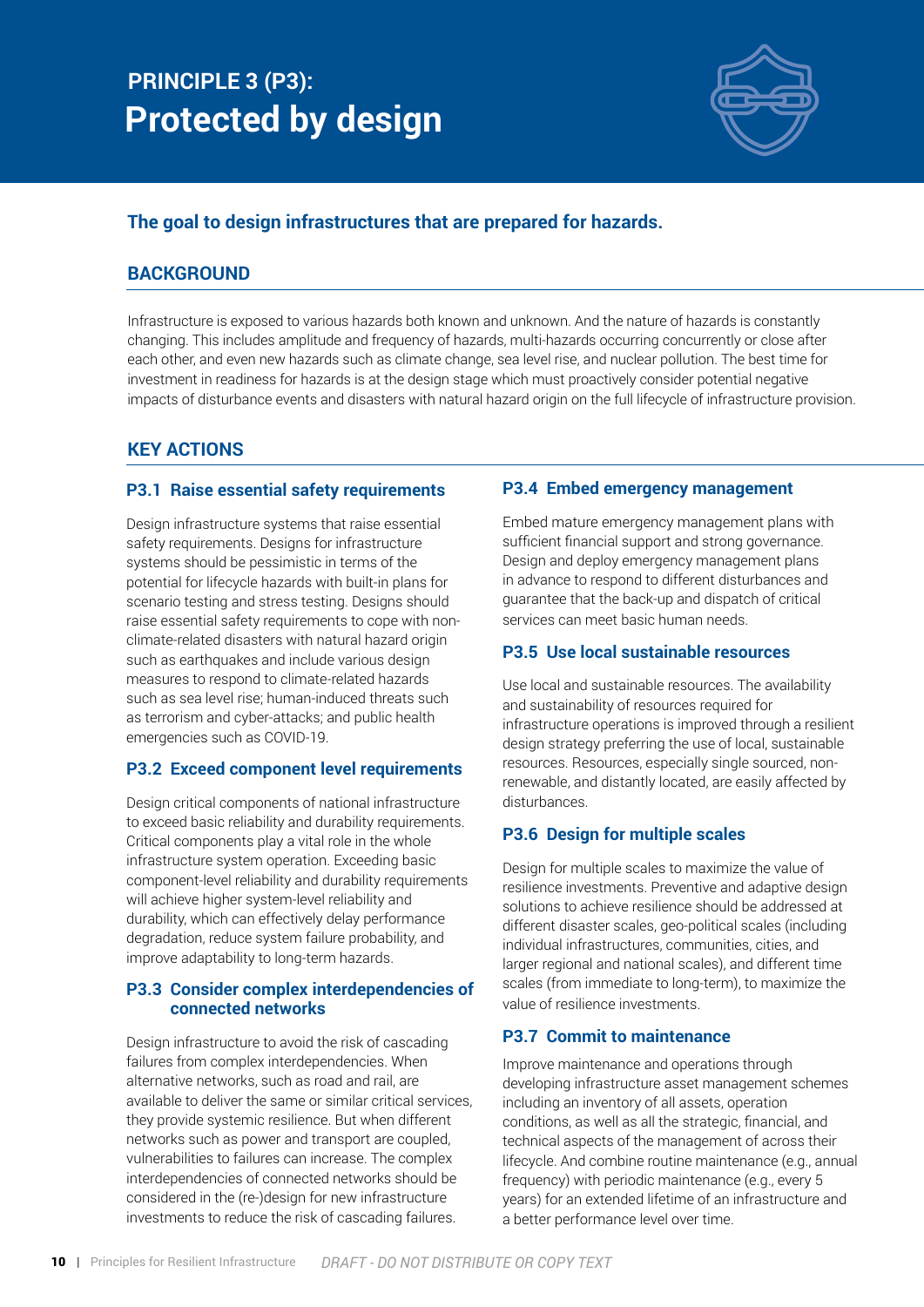## **PRINCIPLE 4 (P4): Socially engaged**



#### **The goal to develop active engagement, involvement, and participation with people.**

#### **BACKGROUND**

Social responsibility is becoming increasingly prominent as an alternative mechanism to prevent and respond to system's failure [11]. Being socially responsible depends on increasing social awareness, taking a more active role, and improving self-management skills, resulting in more consciousness about how our decisions and behaviours can affect others [12]. It leads to a growing number of mindful individuals acting better to do no harm to society and benefit the whole community. Infrastructure systems are not just technical systems but socio- technical systems. Socio-technical challenges can be addressed by improving social responsibility to make more resilient systems. This includes aspects of awareness, activism, and incentivization of people for all concerns [13].

#### **KEY ACTIONS**

#### **P4.1 Inform people about disruptions**

Informing people about upcoming or ongoing disruptions to reduce pressure on the operating systems. The majority of consumers have little awareness of the consequences of their consumption behaviour of critical services. This is especially true in emergency situations with demand and supply mismatches where consumers do not know if their consumption behaviour challenges the resilient operation of infrastructure systems.

#### **P4.2 Raise resilience literacy**

Educate consumers with necessary information on resilience. A two-way relationship between the public and infrastructure owners/operators can improve resilience from both sides.

#### **P4.3 Incentivise demand behaviour**

Incentivise consumers to reduce demand and provide demand response. Incentive-based control schemes aim at incentivising users to make adjustments in their consumption behaviour.

#### **P4.4 Encourage community participation**

Encourage community participation to reduce vandalism and theft, which will reduce outages and damage. Vandalism of infrastructure assets can be life threatening and creates untold disruptions.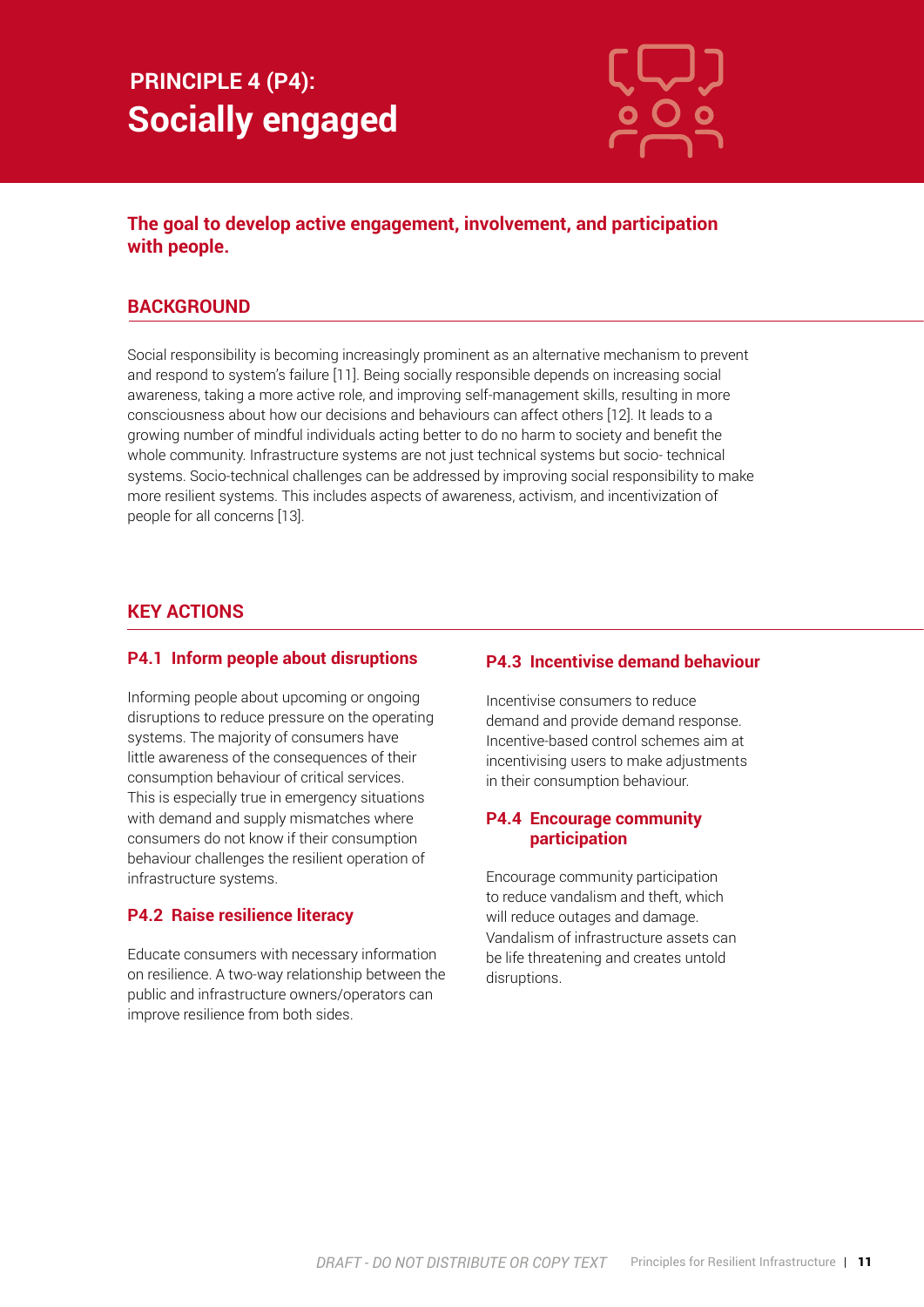### **PRINCIPLE 5 (P5): Shared responsibility**



#### **The goal to share information and expertise for coordinated benefits.**

#### **BACKGROUND**

In order to move away from the traditional siloed approach to information, a collaborative approach must be encouraged for the sharing of data, knowledge, and expertise. Organisations with common interdependencies should be able to share data in a standardised way and generate shared insights into how to handle common threats. Shared knowledge across sector boundaries can also be in the form of human skills and expertise. A cooperative approach to management and planning benefits from diverse knowledge and experience, while public engagement can bring both confidence and insight. Information sharing allows systems to learn from mistakes and prepare a coordinated response to shared hazards or vulnerabilities. As complex systems, the networks of infrastructure, data, and affected stakeholders often cross sectoral and geographic boundaries. Therefore, a shared approach to resilience must involve international and cross-sectoral efforts, accounting for complex interdependencies between systems to best prevent cascading failure.

#### **KEY ACTIONS**

#### **P5.1 Harmonise open standards**

Develop and follow common standards and practices for straightforward sharing of information. Harmonised open standards will facilitate the sharing of data across sectors [14].

#### **P5.2 Cultivate collaborative management**

Cultivate collaborative management and encourage sharing of expertise across boundaries. Foster open communication within and between sectors. Encourage and develop polycentric governance, which provides opportunities for learning and experimentation, enables broader levels of participation, creates modularity, and builds redundancy that can minimize and correct errors in governance [15].

#### **P5.3 Establish shared responsibilities**

Proactively establish a shared understanding of resilience goals, giving explicit consideration to acceptable outcomes, thresholds and timelines. Identify the responsibilities of different stakeholders and organisations in terms of their objectives, operations, and assets, and put these responsibilities at the centre of communication and engagement efforts.

#### **P5.4 Enhance connectivity for information sharing**

Enhance connectivity for valuable information (data/practice/knowledge) sharing, including with resilience networks such as membershipbased groups.

#### **P5.5 Assure data safety to develop trust**

Assure data safety to develop trust between organisations and with the public. While data sharing brings many benefits, it can only be achieved if companies and consumers have confidence that their data is secure. Implement data governance, accountability, privacy, security, etc.

#### **P5.6 Share risk and return information**

Secure investments in resilience by sharing risk and return information. The disclosure of highquality information related to risk assessment, financial reports, regulatory filings, accounting information, etc is critical for effective decisionmaking by investors and other stakeholders.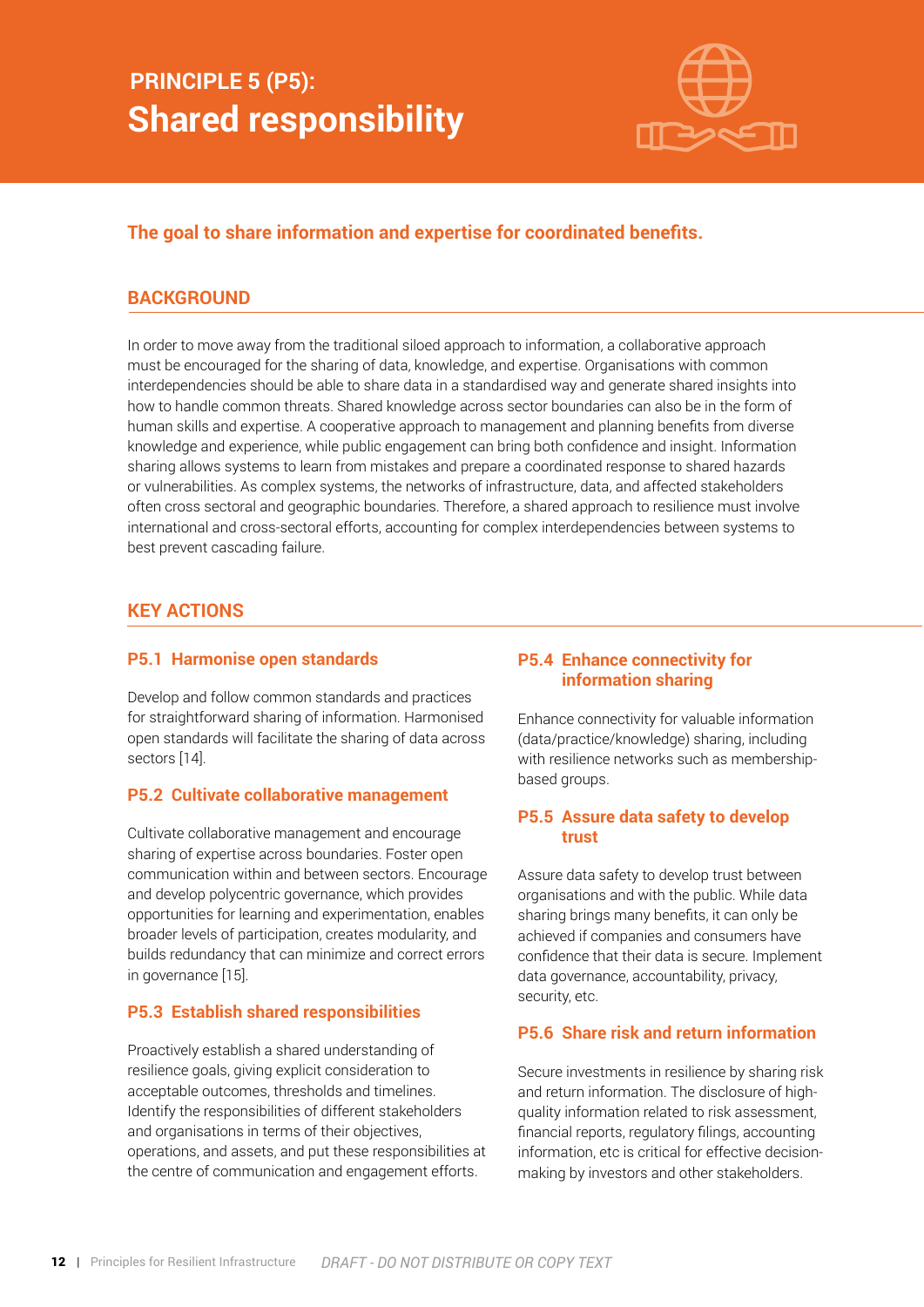## **PRINCIPLE 6 (P6): Continuously learning**



#### **The goal to develop understanding and insight into infrastructure resilience.**

#### **BACKGROUND**

The internal complexity and external hyperconnectivity of infrastructures make it difficult for stakeholders to clearly grasp the status of resilience in national infrastructure, which undermines the ability of system operators to prevent, contain and recover from outages. Therefore, it is necessary for planners to actively prepare for the scale of potential hazards that infrastructures may suffer, for operators to sense the dynamic changes in the operating status of infrastructures to detect anomalies rapidly, and for decision makers to learn and continuously devise strategies to optimize the resilience of infrastructures. The lifecycle-integrated smart mechanisms of planning, monitoring, and learning provide various stakeholders with comprehensive understanding of infrastructure resilience and its capacities.

#### **KEY ACTIONS**

#### **P6.1 Expose and validate assumptions**

Expose and validate assumptions about the resilience of infrastructure to potential threats, in order to assess the future risks to critical services. Infrastructure planners, policy makers and scenario analysts should expose assumptions about infrastructure systems, and validate them through scenario analysis (computationally, mathematically, using Delphi, professional engineering, and other engagement tools, etc.) to characterize potential threats and assess the future risks to critical services.

#### **P6.2 Monitor and intervene appropriately**

Monitor performance in real time and intervene at an appropriate time-scale. Infrastructure operators should monitor the status of national infrastructure to sense system performance in real time to trigger early warning and rapid disruptive impact assessment, and to support decision making for interventions at an appropriate time-scale.

#### **P6.3 Analyse, learn, and formulate improvements**

Formulate strategies for infrastructure resilience improvements that are based on learnings, feedback and analysis of previous disturbances, data and models. Infrastructure decision makers should formulate strategies for infrastructure resilience based on the learning of historical feedback of infrastructures after disturbances with the assistance of knowledge management, big data analysis, machine learning, etc.

#### **P6.4 Stress test**

Develop strategies to continually assess resilience and expose system weaknesses through collaboration with relevant stakeholders and the public. Regular stress testing exercises standardised where appropriate, and compliance testing should be common practice. Disaster preparedness exercises and emergency drills should establish best practice in crisis management and improve community resilience. Exercises should extend beyond sectoral and geographic boundaries to engage with all relevant stakeholders.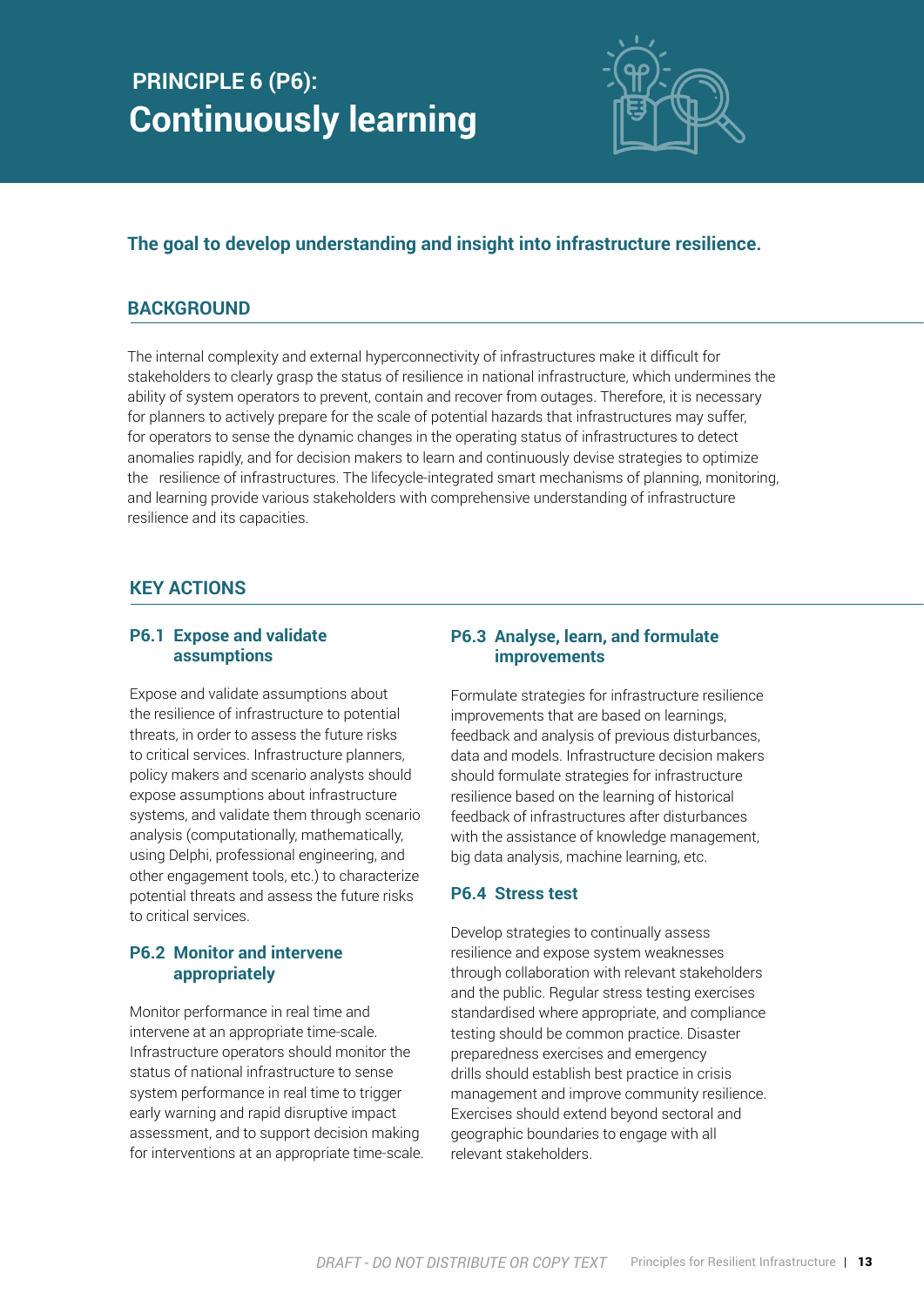## **Conclusion**

The resilience of essential services provided by national infrastructure has never been more important. This report presents a set of six Principles for Resilient Infrastructure that will support national net resilience gain. Key actions are defined for each principle, making the adoption of the principles actionable.

These principles are recommended to all levels of governments, investors and infrastructure stakeholders. The principles can be used to determine the resilience of national infrastructure systems and pave way for de-risking investments. They are not intended for assessment of individual assets or components of infrastructure. An overview of the governance for the adoption of the principles is described in the theory of

change in Figure 1, and these principles may also be developed as an international standard.

Each of the six Principles for Resilient Infrastructure contribute in specific ways to delivering Net Resilience Gain. Adoption of the principles and key actions is proposed in nations ready to improve resilience outcomes. Adoption in emerging, developing and developed countries exposed to a variety of hazards and conditions of national infrastructure would aid the collection of feedback to improve the principles and key actions. It is also recommended to work with global infrastructure organisations to seek their endorsement and to create local opportunities for translation into best practice guidance.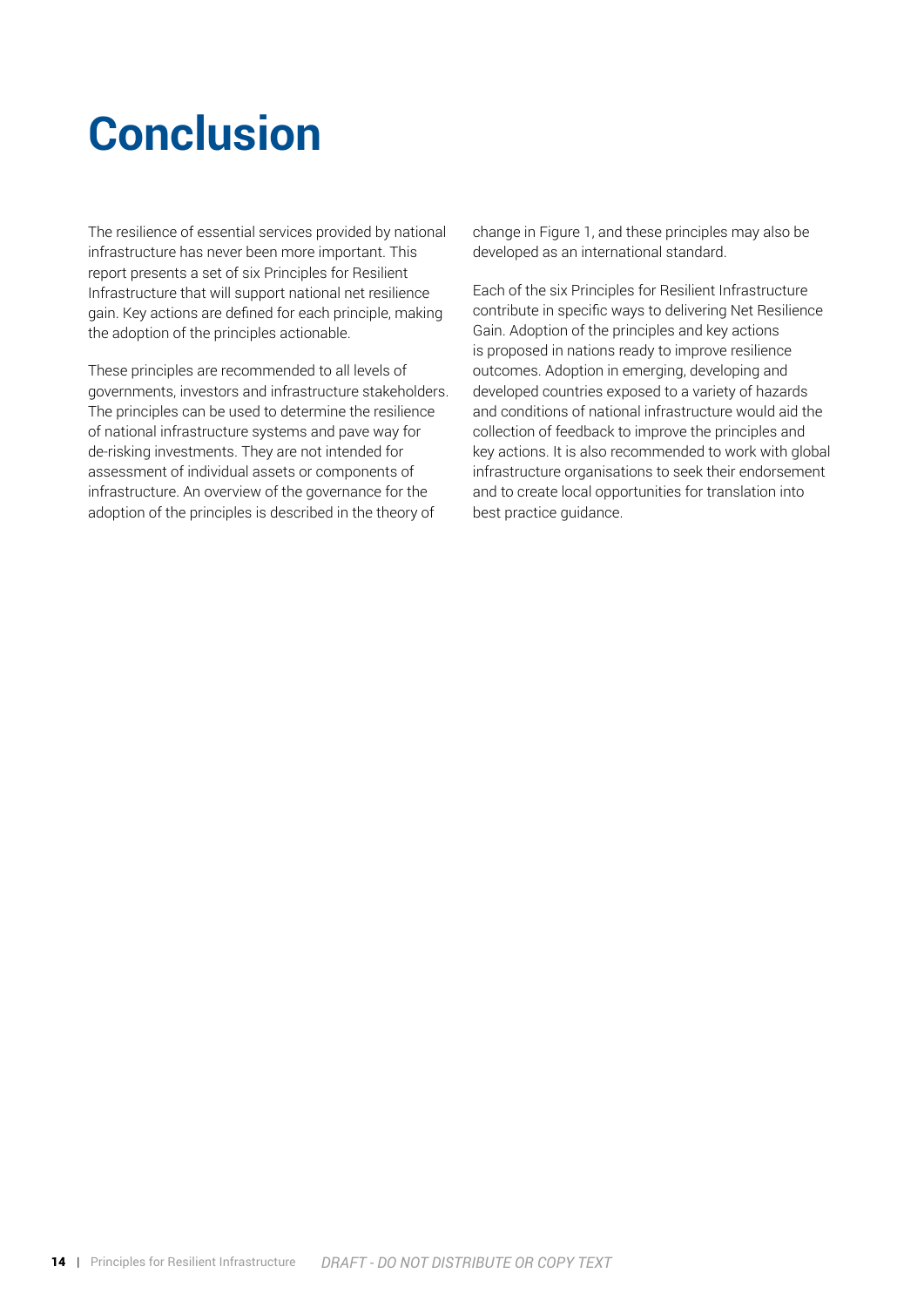## **References**

- [1] New Climate Economy, "The Sustainable Infrastructure Imperative: Financing for Better Growth and Development," 2016.
- [2] The Global Commission on Adaptation, "Adapt Now: A Global Call for Leadership on Climate Resilience," 2019.
- [3] United Nations, "COP26 Climate Change Conference," 2021. [Online]. Available: https://ukcop26.org/. [Accessed: 13-Feb-2022].
- [4] United Nations, "Sustainable Development Goals," 2015. [Online]. Available: https://sdgs.un.org/goals. [Accessed: 13-Feb-2022].
- [5] UNDRR, "Sendai Framework Indicators," 2015. [Online]. Available: https://www.preventionweb.net/sendaiframework/sendai-framework-indicators. [Accessed: 13-Feb-2022].
- [6] UNDRR, "UNDRR terminology: resilience," 2020. [Online]. Available: https://www.undrr.org/terminology/ resilience. [Accessed: 13-Feb-2022].
- [7] T. Dolan, "Systemic Perspectives on National Infrastructure for a Sustainable, Resilient Net Zero Future," Front. Built Environ., vol. 7, no. November, pp. 1–12, 2021.
- [8] S. J. Davis et al., "Net-zero emissions energy systems," Science (80-. )., vol. 360, no. eaas9793, 2018.
- [9] W. R. Ashby, "Requisite Variety and Its Implications for the Control of Complex Systems," in Facets of Systems Science. International Federation for Systems Research International Series on Systems Science and Engineering, Vol 7., Springer, Boston, MA, 1991, pp. 405–417.
- [10] S. Hallegatte, J. Rentschler, and J. Rozenberg, Lifelines : The Resilient Infrastructure Opportunity: Sustainable Infrastructure Series. Washington, DC: World Bank, 2019.
- [11] R. Benabou and J. Tirole, "Individual and corporate social responsibility," Economica, vol. 77, no. 305, pp. 1–19, 2010.
- [12] Salor Github, "Be Ethical at Work," Human Relations v. 1.0. [Online]. Available: https://saylordotorg.github. io/text\_human-relations/s09-be-ethical-at-work.html. [Accessed: 13-Feb-2022].
- [13] S. López Davis, L. Marín Rives, and S. Ruiz de Maya, "Introducing Personal Social Responsibility as a key element to upgrade CSR," Spanish J. Mark. - ESIC, vol. 21, no. 2, pp. 146–163, 2017.
- [14] Deloitte, "New Technologies Case Study: Data Sharing in Infrastructure," 2017.
- [15] R. Biggs, M. Schlüter, and M. L. Schoon, (eds) Principles for Building Resilience: Sustaining Ecosystem Services in Social–Ecological Systems. Cambridge University Press, 2015.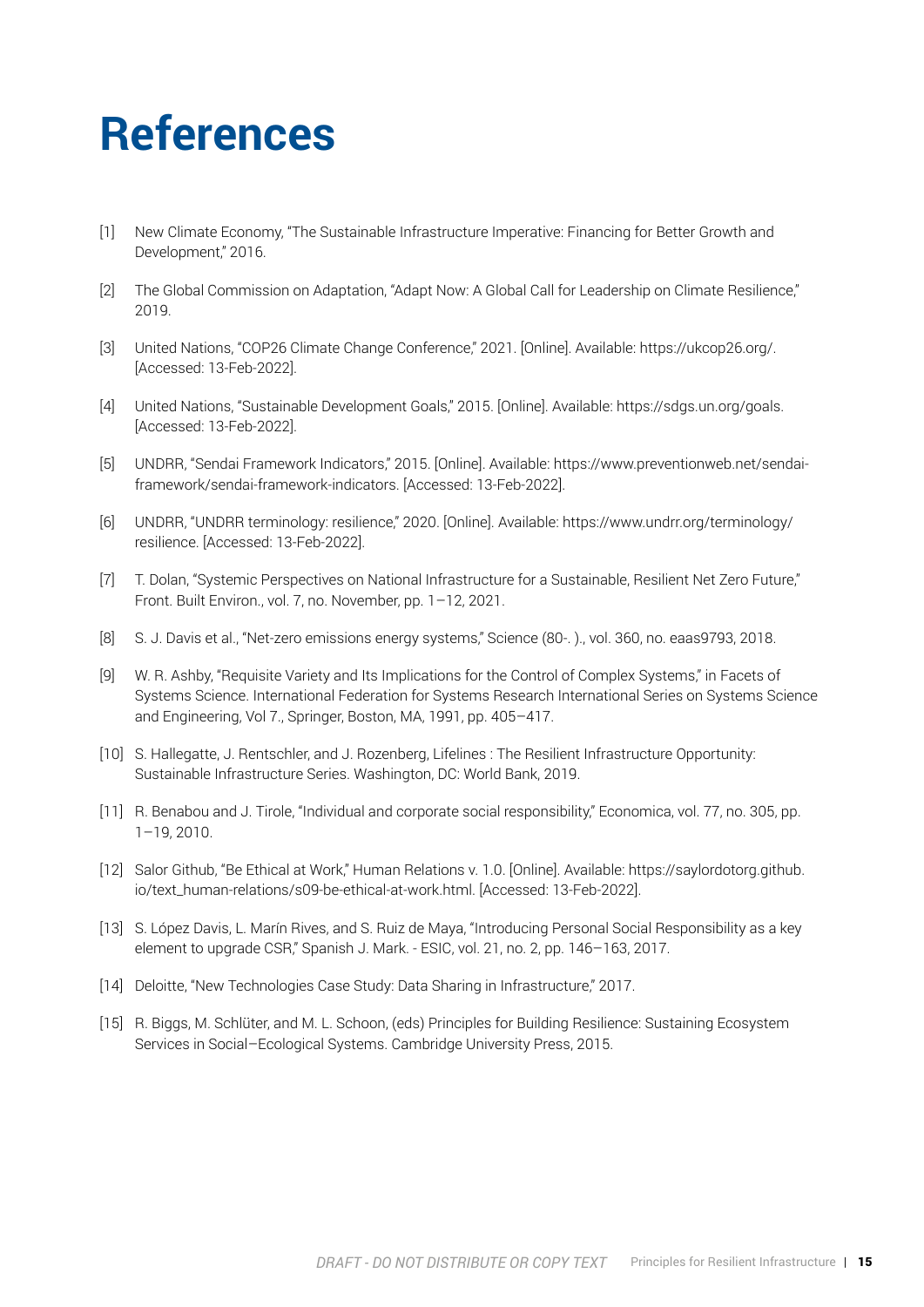## **ANNEX A Method and Consultations**



#### **Over 100 Experts have been consulted on the Principles for Resilient Infrastructure, including the following Organisations:**

AECOM African Association of Architects Africa Business Group African Research and Impact Network (ARIN) African Risk Capacity Arup AUDA-NEPAD Bamboo Capital Partners Chartered Association of Building Engineers Coalition for Disaster Resilient Infrastructure (CDRI) Coalition for Climate Resilient Investment (CCRI) Columbia University Co-operators, Canada European Commission FIABCI Arabic Countries Global Center on Adaptation (GCA) Global Infrastructure Basel Foundation (GIB) Infrastructure Canada Infrastructure Projects authority, UK (IPA) Institution of Civil Engineers (ICE) JP Morgan Kenya Private Sector Alliance KPMG Lloyds Register Foundation Marsh **McKinsey** Ministry for Climate Crisis and Civil Protection, Greece Morgan Stanley Nuclear Decommissioning Authority OECD Private Finance Advisory Network (PFAN) Resilience Shift RBN Fund Managers Stantec Texas A&M University UK National Infrastructure Commission UK National Preparedness Commission (NPC) UN Economic Commission for Latin America and the Caribbean UN Financing for Sustainable Development Office Unisa Enterprise (Pty) Ltd University of Huddersfield University of Oxford Willis Towers Watson World Business Council for Sustainable Development (WBCSD) **WSP**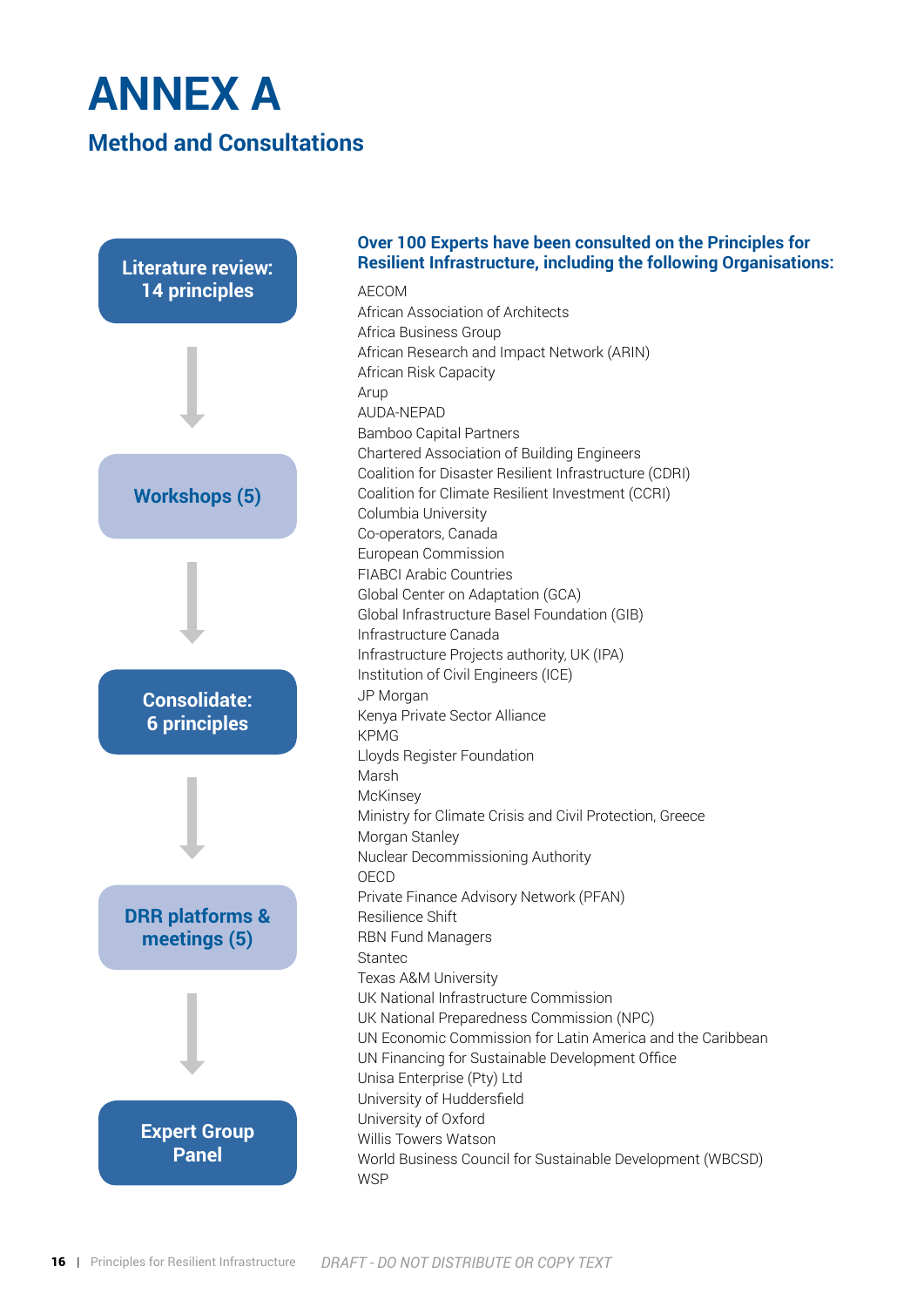## **ANNEX B**

**Mapping of Key activities of Principles for Infrastructure Resilience to Target D of Sendai Framework for Disaster Risk Reduction (SFDRR), Goal 9 of Sustainable Development Goals (SDGs) and Resilience Capabilities**

|                                |                                                                     | <b>Target D</b><br>SFDRR <sup>2</sup> | <b>Goal 9 SDGs</b>                                                                                                                    | <b>Resilience Capability</b>                                                                                                                                                    |
|--------------------------------|---------------------------------------------------------------------|---------------------------------------|---------------------------------------------------------------------------------------------------------------------------------------|---------------------------------------------------------------------------------------------------------------------------------------------------------------------------------|
|                                | P1.1 Design safe-to-fail<br>infrastructure                          |                                       | 9.1: Develop quality, reliable,<br>sustainable, and resilient<br>infrastructure, including regional<br>and transborder infrastructure | Absorb failures                                                                                                                                                                 |
| <b>ADAPTIVELY TRANSFORMING</b> | P1.2 Create adaptive capacity                                       | D <sub>4</sub>                        |                                                                                                                                       | Resist and absorb failures; Adapt to<br>failures; Enhance recovery process                                                                                                      |
|                                | P1.3 Develop dynamic structures                                     |                                       |                                                                                                                                       | Adapt to failures; Enhance recovery<br>process                                                                                                                                  |
|                                | P1.4 Enable extensibility                                           |                                       |                                                                                                                                       | Adapt to failures; Absorb failures                                                                                                                                              |
|                                | P1.5 Allow for human discretion                                     |                                       |                                                                                                                                       | Resist failures; Adapt to failures;<br>Enhance recovery process                                                                                                                 |
|                                | P1.6 Adopt the appropriate level<br>of complexity                   |                                       |                                                                                                                                       | Adapt, transform, and recover more<br>easily                                                                                                                                    |
| ENVIRONMENTALLY INTEGRATED     | P2.1 Use nature-based solutions                                     | D4, D8                                | 9.4. Greater adoption of clean<br>and environmentally sound<br>technologies and industrial<br>processes.                              | Resist in the face of risk of disasters<br>with a natural hazard origin; Absorb<br>effects of disasters with a natural<br>hazard origin; Accommodate the<br>natural environment |
|                                | P2.2 Integrate ecosystem<br>information                             | D <sub>8</sub>                        | 9.4. Taking environmentally<br>friendly measures and being more<br>adapted to natural environment                                     | Prevent the risk of disasters with<br>a natural hazard origin; Adapt to<br>natural environment conditions                                                                       |
|                                | P2.3 Minimise environmental<br>harm                                 | D4, D8                                | can support both sustainability<br>of environment and resilience<br>of infrastructure systems and<br>reduced $CO2$ emissions.         | Prevent the risk of disasters with a<br>natural hazard origin                                                                                                                   |
|                                | P2.4 Maintain the natural<br>environment                            |                                       |                                                                                                                                       | Prevent disruptions caused by<br>disasters with a natural hazard origin                                                                                                         |
|                                | P3.1 Raise essential safety<br>requirements                         | D4, D8                                | 9.1 Develop quality, reliable,<br>sustainable and resilient<br>infrastructure                                                         | Prevent from all disasters                                                                                                                                                      |
|                                | P3.2 Exceed basic requirements<br>for critical component            |                                       |                                                                                                                                       | Prevent from all disasters                                                                                                                                                      |
| PROTECTED BY DESIGN            | P3.3 Consider complex<br>interdependencies of connected<br>networks | D4, D8                                |                                                                                                                                       | Absorb failures                                                                                                                                                                 |
|                                | P3.4 Embed emergency<br>management                                  | D <sub>8</sub>                        |                                                                                                                                       | Resist and absorb failures                                                                                                                                                      |
|                                | P3.5 Use local sustainable<br>resources                             |                                       | 9.4. Resource-use efficiency.                                                                                                         | <b>Resist failures</b>                                                                                                                                                          |
|                                | P3.6 Design for multiple scales                                     |                                       |                                                                                                                                       | Enhance recovery process                                                                                                                                                        |
|                                | P3.7 Commit to maintenance                                          | D4, D8                                | 9.1 Develop quality, reliable,<br>sustainable and resilient<br>infrastructure                                                         | Adapt to all disasters                                                                                                                                                          |

2 Refer to page 3 for the Sendai Framework for Disaster Risk Reduction Target D indicators.